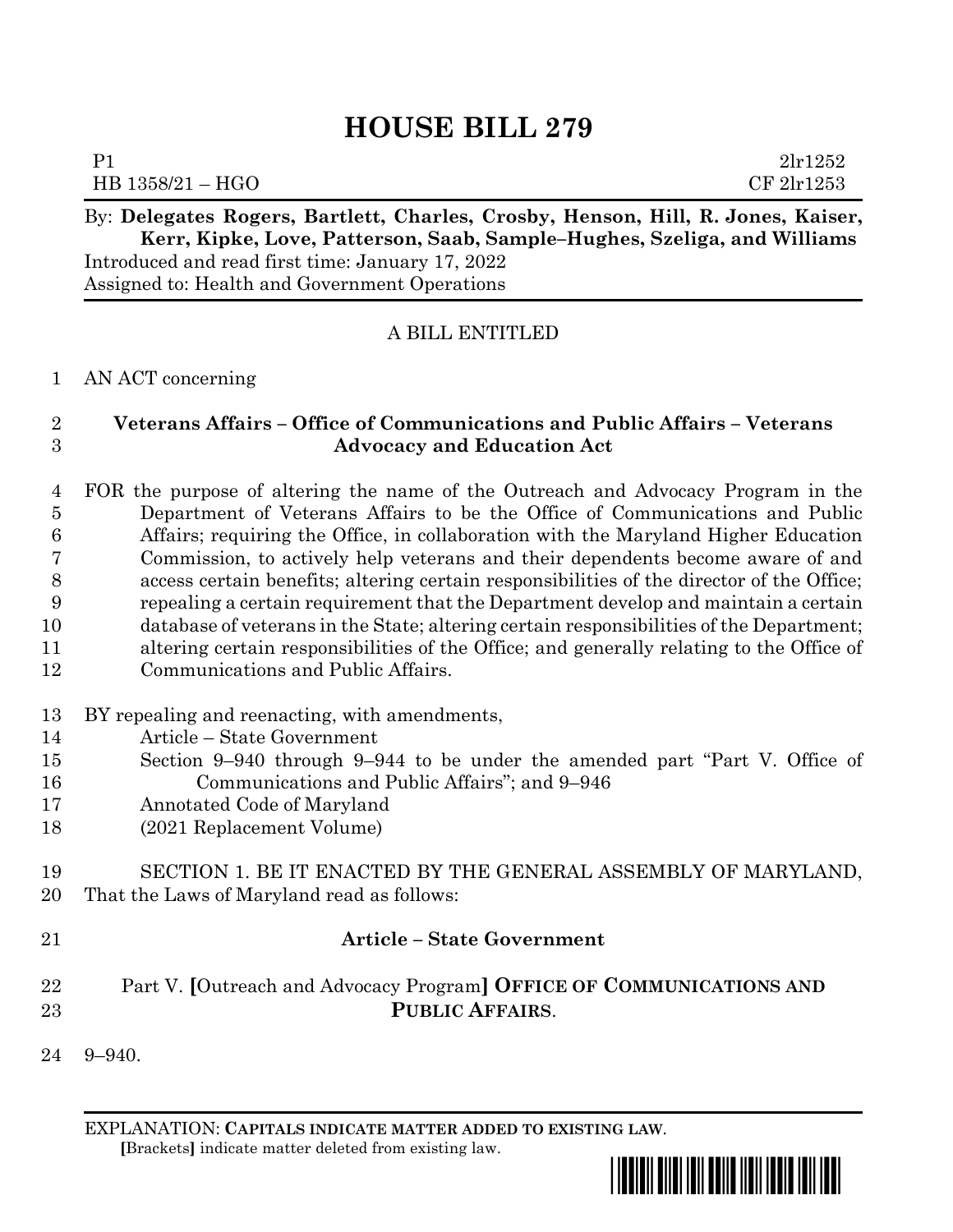**HOUSE BILL 279**

(a) In this part, **[**"Program"**] "OFFICE"** means the **[**Outreach and Advocacy

(b) There is an **[**Outreach and Advocacy Program**] OFFICE OF** 

Program**] OFFICE OF COMMUNICATIONS AND PUBLIC AFFAIRS**.

 **COMMUNICATIONS AND PUBLIC AFFAIRS** in the Department. (c) The purpose of the **[**Program**] OFFICE** is to ensure that: (1) veterans are informed of the services, benefits, and assistance available to them from the State and federal government **AND COMMUNITY ORGANIZATIONS**; and (2) general issues relating to veterans needs are brought to the attention of the Governor and the General Assembly in order for them to be addressed. 9–941. (a) The Secretary shall appoint a director for the **[**Program**] OFFICE**. (b) The director is entitled to the salary provided in the State budget. (c) The director shall administer and coordinate the **[**Program**] OFFICE**. 9–942. (a) The **[**Outreach and Advocacy Program**] OFFICE** shall actively help veterans and their dependents become aware of and access any service or benefit to which they are entitled including: 18 (1) tax benefits; (2) health care benefits; (3) disability benefits; **AND** (4) pension benefits**[**; and (5) education**]**. **(B) THE OFFICE, IN COLLABORATION WITH THE MARYLAND HIGHER EDUCATION COMMISSION, SHALL ACTIVELY HELP VETERANS AND THEIR DEPENDENTS BECOME AWARE OF AND ACCESS EDUCATION AND TRAINING BENEFITS TO WHICH THEY ARE ENTITLED. [**(b)**] (C)** The director of the **[**Program**] OFFICE** shall: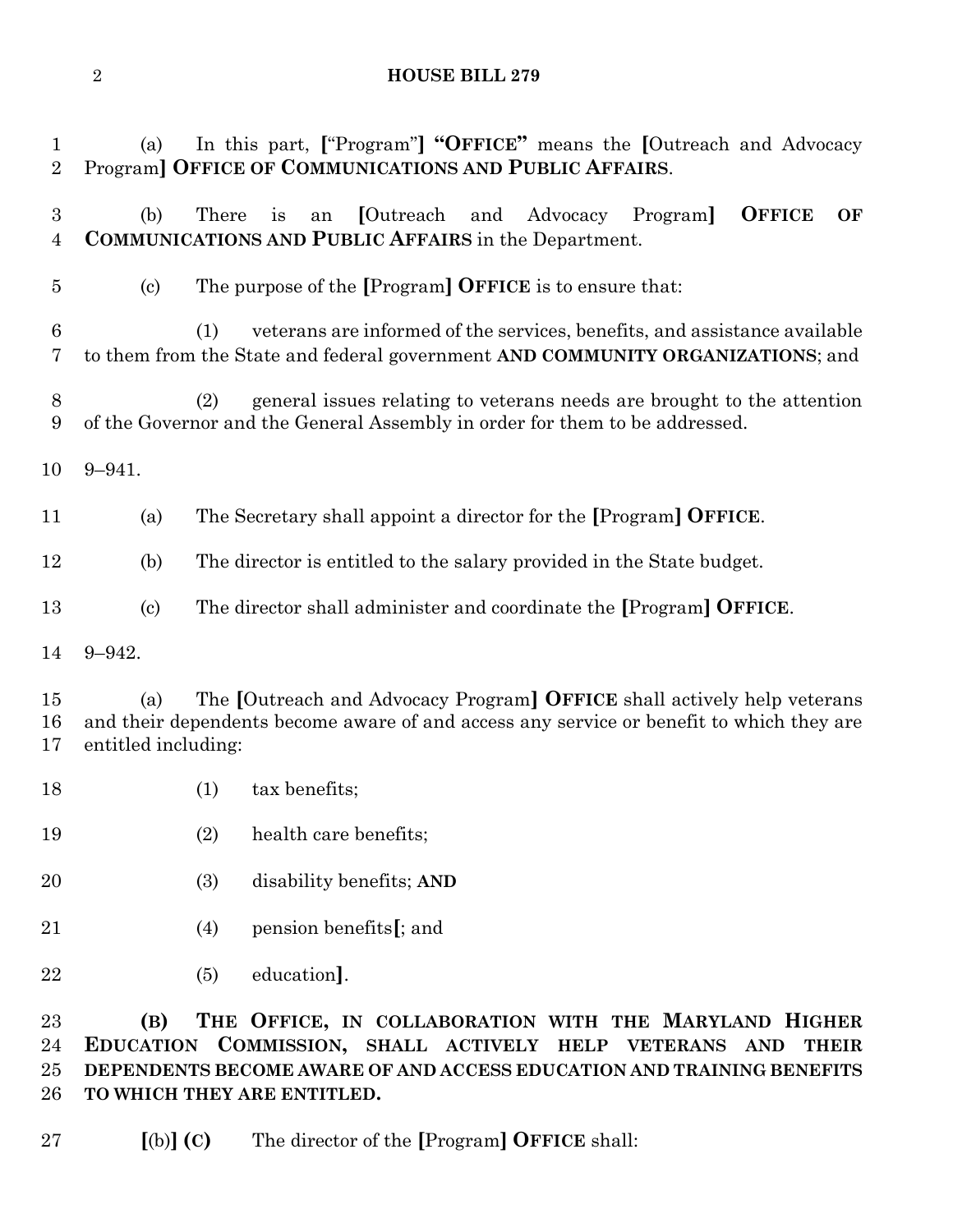**HOUSE BILL 279** 3

 (1) support veterans and their dependents through the service or benefit process; and

 **[**(2) keep in contact with the appropriate governmental unit as to the status of each claim of a veteran, a veteran's dependent, or a veteran's survivor.**]**

 **(2) REFER VETERANS, VETERANS' DEPENDENTS, AND VETERANS' SURVIVORS TO THE APPROPRIATE GOVERNMENTAL UNIT FOR CLAIM ASSISTANCE.**

9–943.

 (a) (1) For the purposes of reaching any veteran, veteran's dependent, or veteran's survivor in need of assistance in obtaining services or benefits granted by the law, the director shall develop and implement **[**an outreach**] A COMMUNICATIONS AND PUBLIC AFFAIRS** plan.

 (2) In order to carry out the director's responsibilities under paragraph (1) of this subsection, the director may:

- 
- (i) enter into contracts; and

 (ii) work with governmental units and community–based organizations, including the Maryland Department of Health, the Department of Aging, faith–based groups, veterans groups, senior centers, adult day care centers, institutions of higher education, and other entities the director considers appropriate.

 (b) (1) The director shall develop mechanisms for outreach to be disseminated by direct mail and through community–based veterans organizations, the Department of Veterans Affairs, the Department of Human Services, the Maryland Department of Health, and any other State agency or unit the director considers appropriate.

 (2) **[**The mechanisms for outreach**] COMMUNICATION MECHANISMS** shall include:

 (i) **[**the development of a pamphlet**] DESIGNING MARKETING MATERIALS** describing the services provided by the **[**Outreach and Advocacy Program**] DEPARTMENT**;

- 
- (ii) a regular **ELECTRONIC** newsletter;

 (iii) brochures describing various benefits or any other issue or benefit of interest to veterans or their dependents; and

- 
- (iv) other measures the director considers appropriate.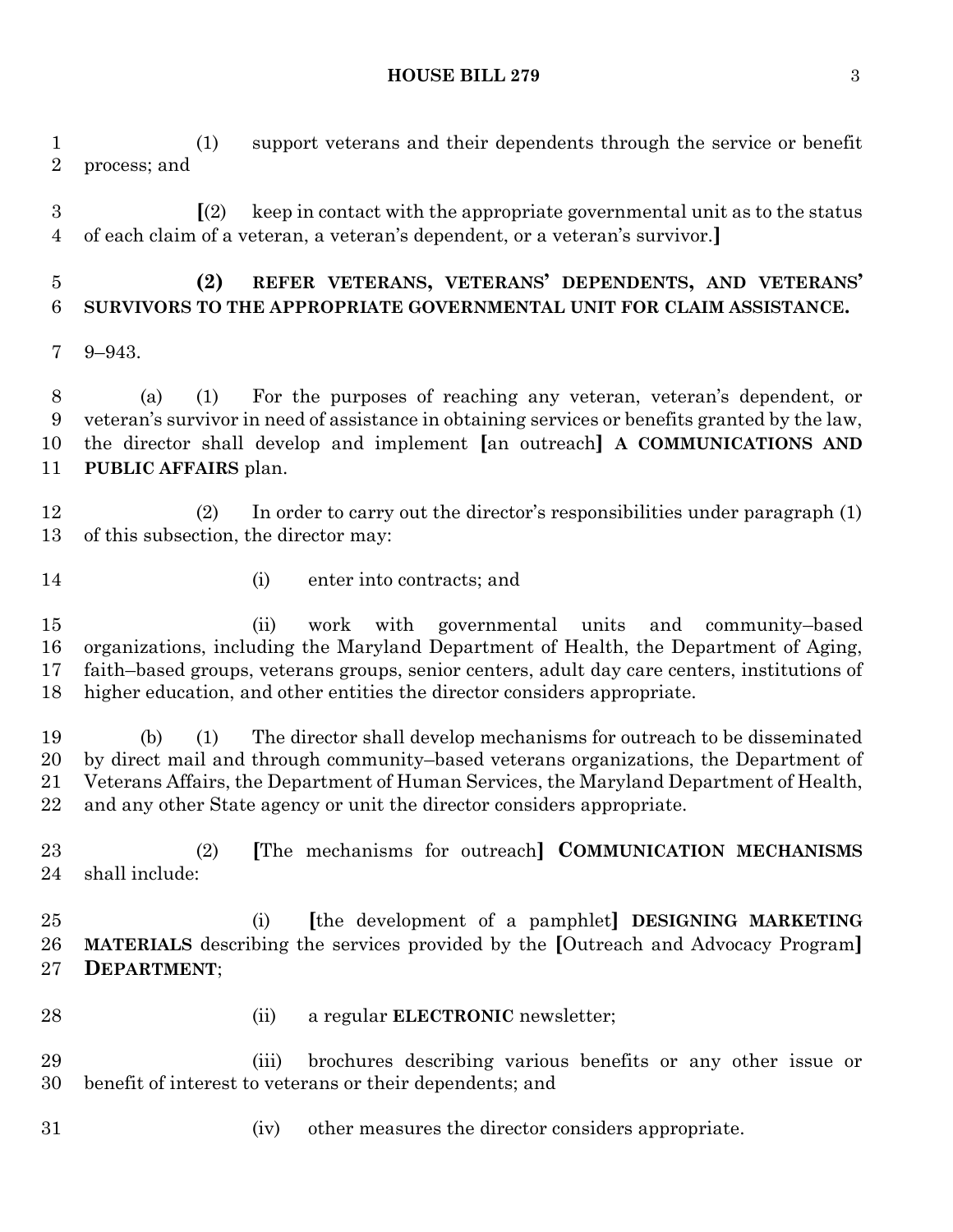#### **HOUSE BILL 279**

 (c) The Department shall **[**develop and maintain a database of veterans in the State**] COMMUNICATE WELCOME HOME INFORMATION TO VETERANS RETURNING TO THE STATE**.

 (d) The Department, in conjunction with the types of community–based organizations listed in subsection (a)(2) of this section, shall develop **[**a survey**] COMMUNICATION TOOLS** to assist in identifying veterans and dependents who may be eligible for **[**pension programs**] BENEFITS AND PROGRAMS OFFERED BY THE DEPARTMENT**.

(e) The **[**Program**] OFFICE** shall:

 (1) **[**in conjunction with other governmental units and community–based groups, seek out veterans and their dependents who may be eligible for pension program benefits; and**] MANAGE THE MARYLAND VETERANS SERVICE ANIMAL PROGRAM AND FUND ESTABLISHED UNDER PART VIII OF THIS SUBTITLE;**

 (2) **[**provide wounded or disabled veterans with information on available services and benefits and support in obtaining these services and benefits**] COORDINATE THE RESPONSIBILITIES OF VETERANS' SERVICES SPECIALISTS DESIGNATED UNDER § 9–944 OF THIS SUBTITLE; AND**

 **(3) MANAGE DEPARTMENT MEDIA RELATIONS, WEB CONTENT, SOCIAL MEDIA, INTERNAL AND EXTERNAL COMMUNICATIONS, CUSTOMER SERVICE TRAINING, AND INTERGOVERNMENTAL RELATIONS**.

## **(F) THE DIRECTOR SHALL SERVE, AS NECESSARY, AS THE SECRETARY'S DESIGNEE TO APPROPRIATE COMMISSIONS, WORKGROUPS, AND COUNCILS.**

9–944.

 (a) In this section, "specialist" means an employee designated by a governmental unit who is responsible for responding to and assisting veterans who are employed by the unit or who contact the unit for assistance.

(b) Each governmental unit shall:

 (1) designate an employee of the unit, who to the extent practicable is a veteran, as a veterans' services specialist for the unit and whose duties include the coordination of veterans' services with the Department;

 (2) provide the Department with any nonprotected or nonprivate information about services the unit provides to veterans; and

(3) post on the unit's website: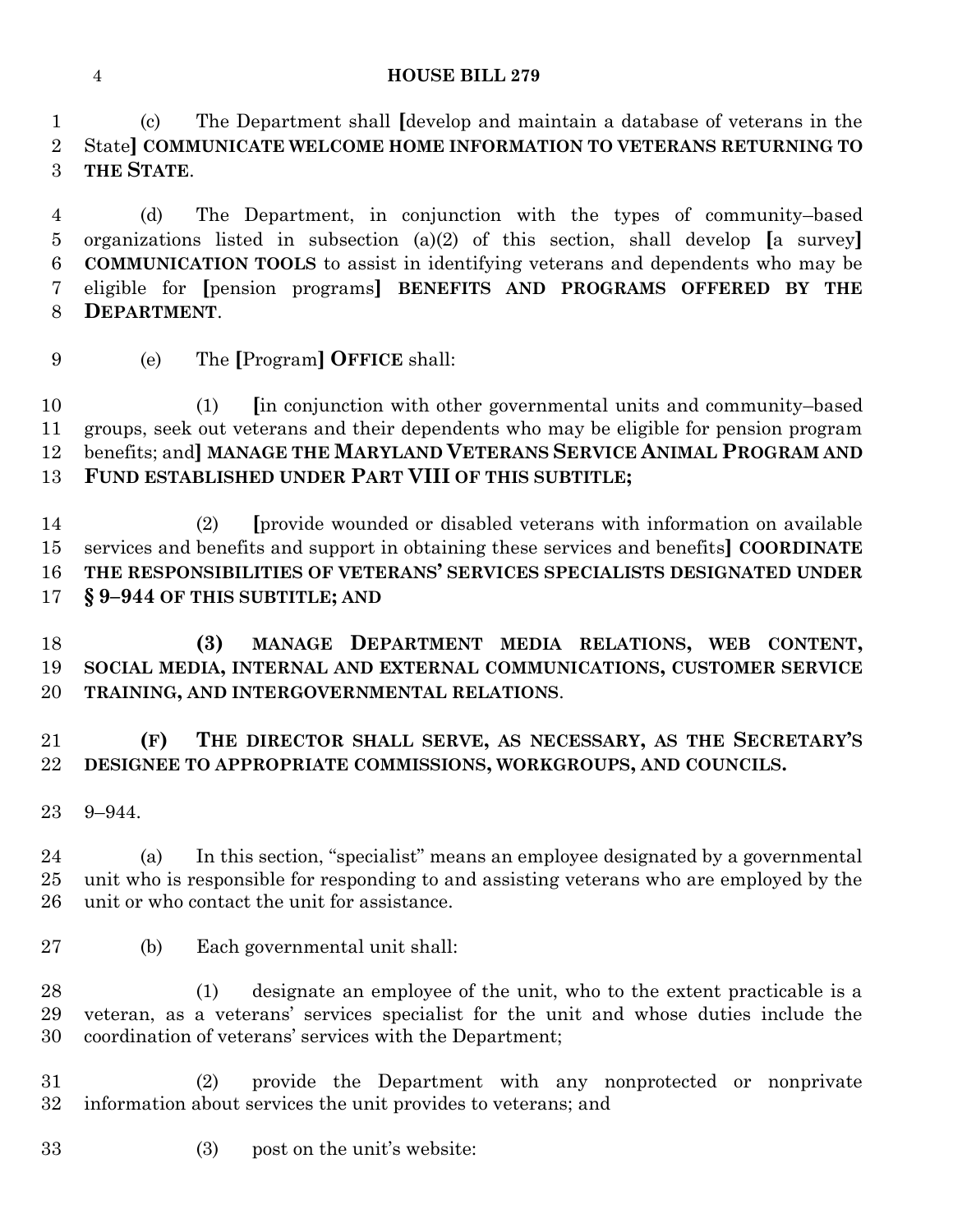#### **HOUSE BILL 279** 5

 (i) all services available for veterans from the unit; (ii) the contact information for the unit's veterans' services specialist; and (iii) a link to the Department with the contact information for the director of the **[**Outreach and Advocacy Program in the Department**] OFFICE**. (c) The veterans' services specialist shall: (1) coordinate the provision of veterans' services available through the unit with the Department; and (2) attend annual training that the Department provides concerning the coordination of veterans' services. (d) On request for services by a veteran, a governmental unit that does not provide services to veterans shall direct the veteran to contact the Department and provide the veteran with the Department contact information. (e) The Department shall: (1) coordinate a meeting each quarter, or as otherwise necessary, with governmental units to discuss and receive information concerning the implementation of the requirements of this section; and (2) on or before January 15 each year, report on the implementation of the 19 requirements of this section to the Governor and, in accordance with  $\S 2$ –1257 of this article, the General Assembly. **Part VI. Reporting.**  9–946. The Secretary shall submit a report by December 31 of each year to the Governor 24 and, in accordance with  $\S 2$ –1257 of this article, the General Assembly, that includes: (1) the number of: (i) requests for help in obtaining benefits; **[**and**]** (ii) **[**veterans, veterans' dependents, and veterans' survivors helped**] PUBLIC CONTACTS MADE** by the **[**Outreach and Advocacy Program by category**] OFFICE OF COMMUNICATIONS AND PUBLIC AFFAIRS**;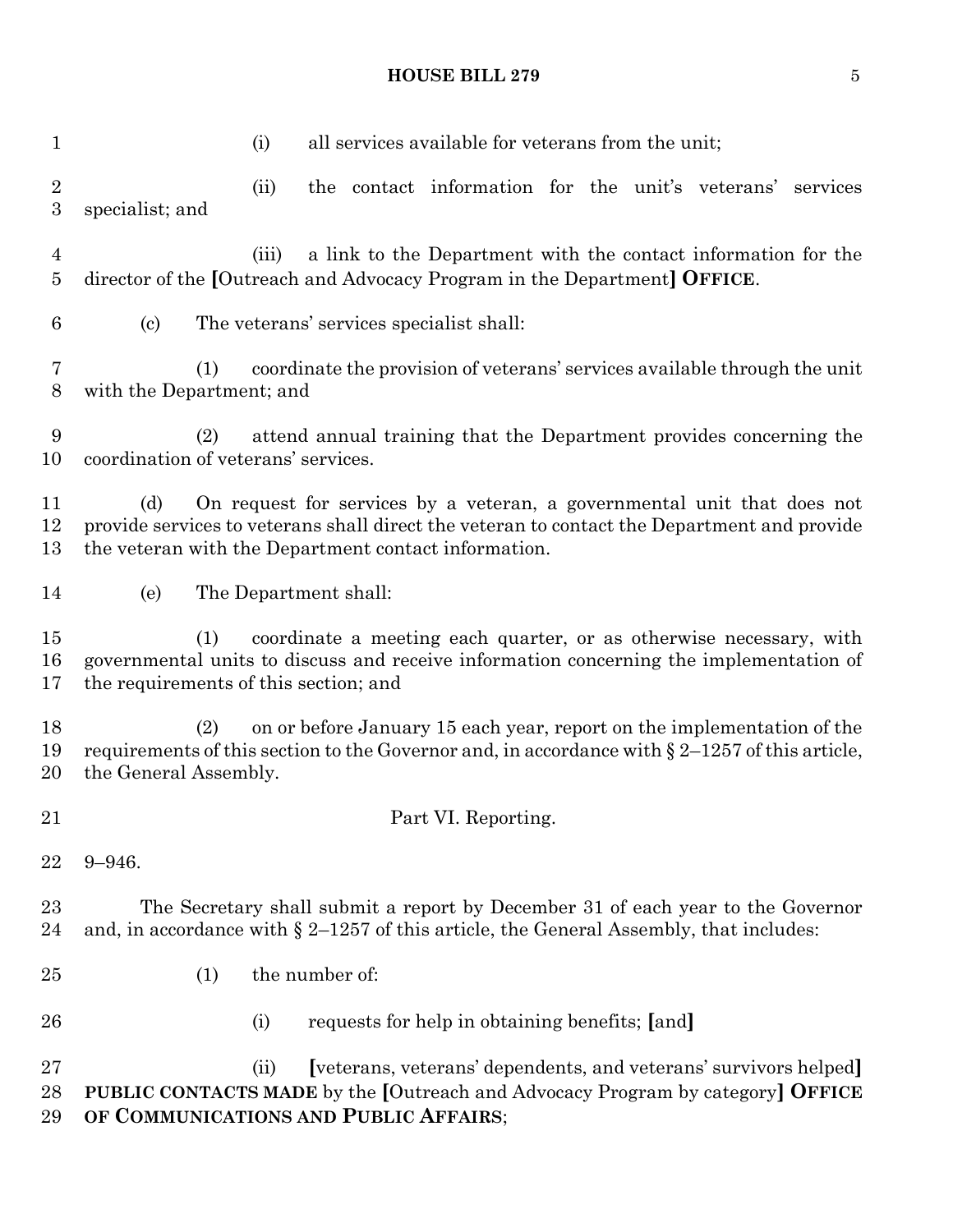|                           | $\,6\,$<br><b>HOUSE BILL 279</b>            |                         |                                                                                                                                                   |  |  |  |
|---------------------------|---------------------------------------------|-------------------------|---------------------------------------------------------------------------------------------------------------------------------------------------|--|--|--|
| $\mathbf 1$<br>$\sqrt{2}$ | category;                                   | (2)                     | the benefits obtained through the Outreach and Advocacy Program by                                                                                |  |  |  |
| 3<br>$\overline{4}$       | (3)<br>recipient to access health benefits; |                         | the average length of time it takes to process benefit requests and for a                                                                         |  |  |  |
| $\overline{5}$<br>$\,6$   | <b>HEALTH ADMINISTRATION; AND</b>           |                         | (III) VETERANS ENROLLED IN THE UNITED STATES VETERANS                                                                                             |  |  |  |
| $\overline{7}$            |                                             | (IV)                    | VETERANS RECEIVING BENEFITS;                                                                                                                      |  |  |  |
| 8<br>9                    |                                             | $(4)$ (2)               | the average amount of disability and pension benefits received<br>by qualified individuals in this State compared to individuals in other states; |  |  |  |
| 10<br>11                  | Advocacy Program;                           | (5)                     | a detailed description of the outreach plan in the Outreach and                                                                                   |  |  |  |
| 12<br>13                  |                                             | $(6)$ (3)               | an account of the costs of operating the [Outreach and Advocacy<br>Program] OFFICE OF COMMUNICATIONS AND PUBLIC AFFAIRS;                          |  |  |  |
| 14<br>15                  |                                             | $\lceil (7) \rceil (4)$ | a status of the accomplishments for, efficacy of, efficiency of, and<br>level of resources available for each of the following programs:          |  |  |  |
| 16                        |                                             | (i)                     | cemetery;                                                                                                                                         |  |  |  |
| 17                        |                                             | (ii)                    | memorial;                                                                                                                                         |  |  |  |
| 18                        |                                             | (iii)                   | service;                                                                                                                                          |  |  |  |
| 19                        |                                             | (iv)                    | veterans homes; [and]                                                                                                                             |  |  |  |
| 20                        |                                             | (x)                     | outreach and advocacy;]                                                                                                                           |  |  |  |
| 21                        |                                             | (V)                     | OFFICE OF COMMUNICATIONS AND PUBLIC AFFAIRS;                                                                                                      |  |  |  |
| 22<br>23                  | <b>FUND; AND</b>                            | (VI)                    | MARYLAND VETERANS SERVICE ANIMAL PROGRAM AND                                                                                                      |  |  |  |
| 24                        |                                             |                         | (VII) VETERANS' SERVICES SPECIALISTS;                                                                                                             |  |  |  |
| 25                        |                                             | $(8)$ (5)               | a general assessment of the status of veterans in the State;                                                                                      |  |  |  |
| 26<br>27                  |                                             | $(9)$ (6)               | the estimated impact current military operations are likely to<br>have on the needs of veterans in the future;                                    |  |  |  |